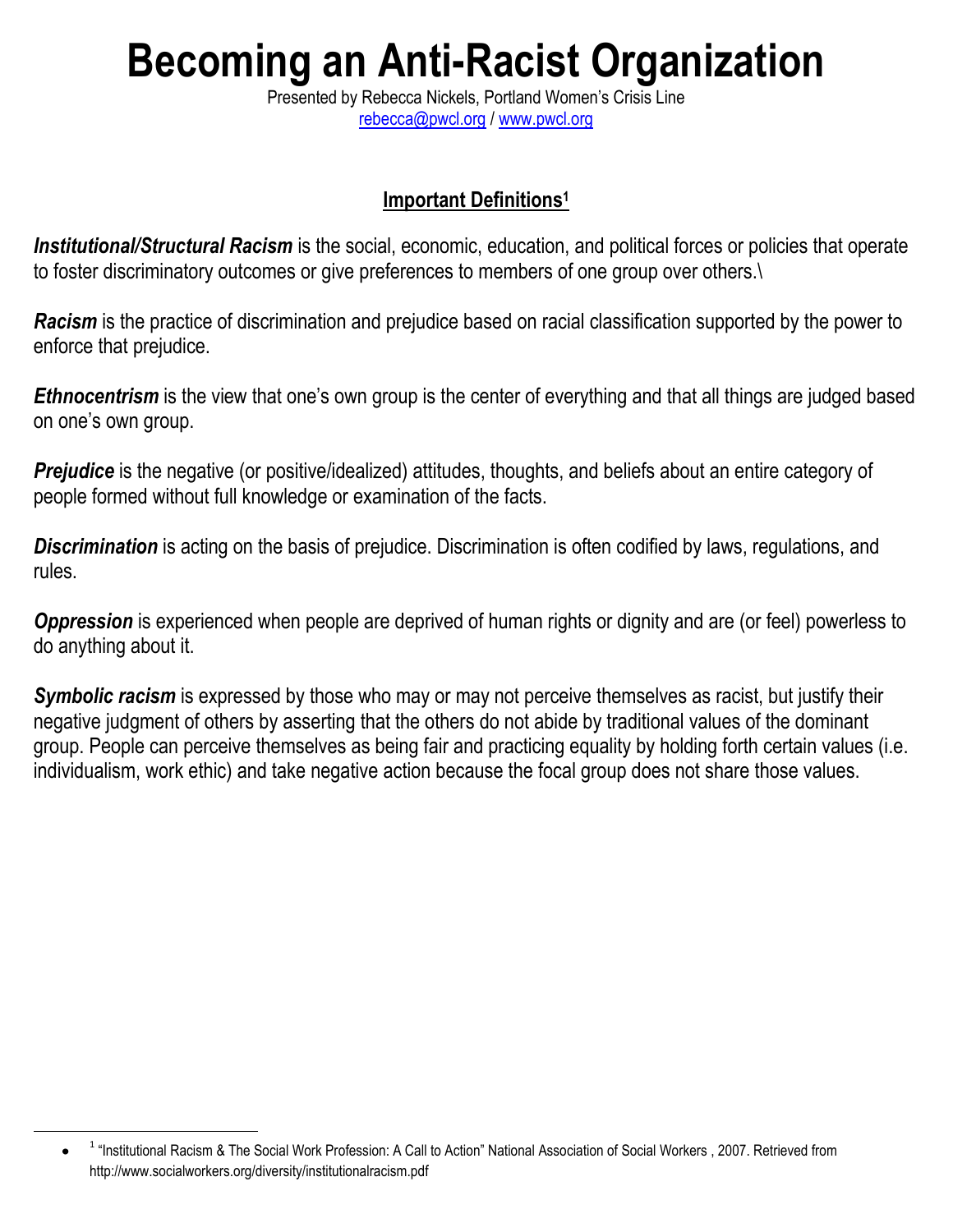## **Self-Assessment of Anti-Racist Behavior<sup>2</sup>**

- 1. I educate myself about the culture and experience of other social identity groups by actively attending classes, workshops, cultural events, reading, talking to people, and so forth.
- 2. I spend time reflecting on my life to analyze where and how I received racist messages.
- 3. I look at my own attitudes and behaviors to determine how I collude with racism.
- 4. I evaluate my own use of language to see if I am using terms or phrases that are subtly racist or reinforce unequal status.
- 5. I avoid stereotyping and generalizing about people based on their race.
- 6. I value cultural differences and avoid statements such as "I never think of you as black," which discredits human differences and cultural heritage.
- 7. I am aware of and can explore and discuss with comfort diversity issues, including racism.
- 8. I am open to having others point out ways in which my behavior may be racist or colludes with racism.
- 9. I am comfortable interacting honestly with someone of another race and am willing to discuss issues of racism with her or him.
- 10. I consciously monitor TV programs, newspapers, and advertising for racist content.
- 11. I ask people who are using racist language and behavior to refrain from doing so in my presence and state my reasons.
- 12. I am willing to be active in my school, workplace, and community to achieve inclusive and anti-racist environments.
- 13. I actively support ant-racist political action by campaigning for anti-racist candidates, participating in letter writing and other political efforts, and supporting anti-racist legislation.

 $\overline{a}$ 

<sup>&</sup>lt;sup>2</sup> J. Katz, "White Awareness Handbook for Anti-Racism Training," 2003.